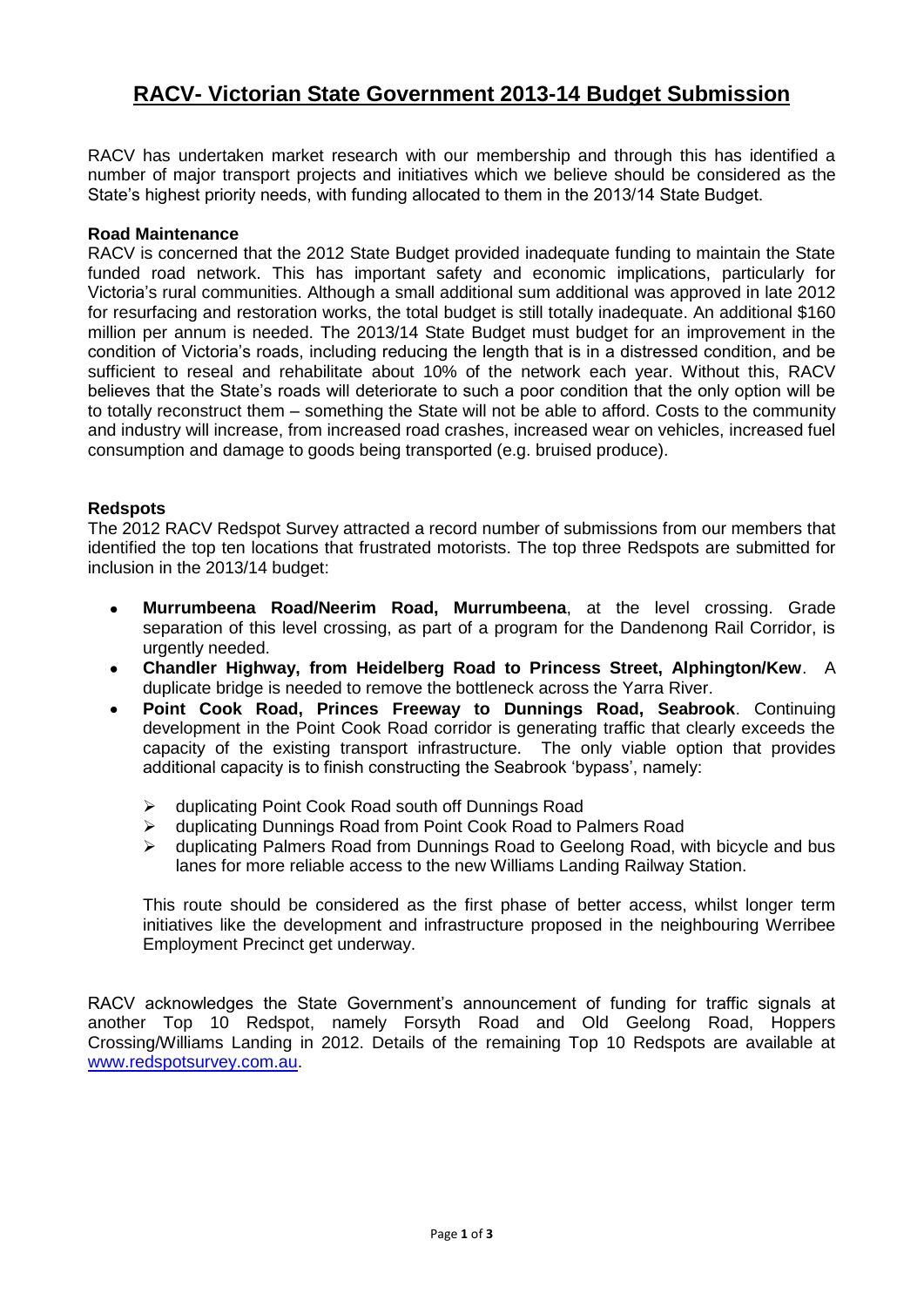# **Level Crossings Removal Program**

The 2012 RACV Redspot Survey found that six of the top 10 locations in Victoria that frustrated drivers were at or near level crossings. The previous Redspot programs have also featured a majority of level crossings. Collisions between trains and vehicles at level crossings are increasing, and this is a key safety and congestion issue for communities across Victoria. RACV acknowledges that the Government has committed to remove three crossings in its first term, plus two on the Regional Rail Link, together with commitments to the planning of a further seven.

Within Melbourne, RACV is calling for an accelerated and ongoing program to remove all level crossings on the electrified train network. In addition to the crossings included in the current program those between Caulfield and Dandenong on the Dandenong Rail Corridor should be the next priority. RACV also believes that the State Government should pursue opportunities for funding from urban development at grade separation locations. In inner and middle suburban locations it could be by selling or leasing 'air' or 'land' rights above and below lowered or elevated tracks, and it could also be by incorporating redeveloped railway stations within commercial developments rather than as standalone facilities. A program along a major corridor may also achieve significant construction efficiencies.

### **Outer suburban transport infrastructure and services**

RACV has identified a backlog of over 150 projects, worth over \$7B that are needed in Melbourne's outer suburban Councils, Geelong and the Surf Coast Shire. These same areas remain the focus for Melbourne's urban growth; even though they are the most poorly supported and serviced areas of the city. RACV documented the extent of the backlog in Growing Pains [\(www.racvgrowingpains.com.au\)](http://www.racvgrowingpains.com.au/), which is included with this submission. Many of the infrastructure gaps lie in the suburbs between the newly emerging planned outer suburban communities and the established inner suburbs. It is critical that the State Government budgets for a sustained and increased program of road and public transport infrastructure works, and public transport services, in outer suburban Melbourne from 2013/14.

### **Major infrastructure projects**

RACV seeks a strong financial commitment from the State Government to commence work on several major infrastructure projects of state and national significance that form key connections in Victoria's transport network.

### **East-West Link**

A tunnel from the Eastern Freeway to the Tullamarine Freeway/Citylink, with an extension to the Western Ring Road via the Port, is essential to provide an alternative to the M1 West Gate Freeway-Monash Freeway corridor and relieve inner area congestion. The project will remove 'through' traffic from surface roads in the inner-north, enabling more capacity at intersections to be used for north-south public transport, cycling and walking movements. With the Federal Coalition publicly committed to contributing funding to the tunnel as an important first stage of the longer link, the State Budget should similarly support the project with a significant commitment to commencing the construction tender process in 2013/14.

### **Metro Rail Tunnel**

Construction of a nine-kilometre rail tunnel between South Kensington and South Yarra and the development of five new stations. This will improve train punctuality and increase passenger and freight capacity across the network, enabling the full benefits of other projects like infrastructure and service improvements in the Dandenong Rail Corridor and potentially the Rowville Rail Link in the long term.